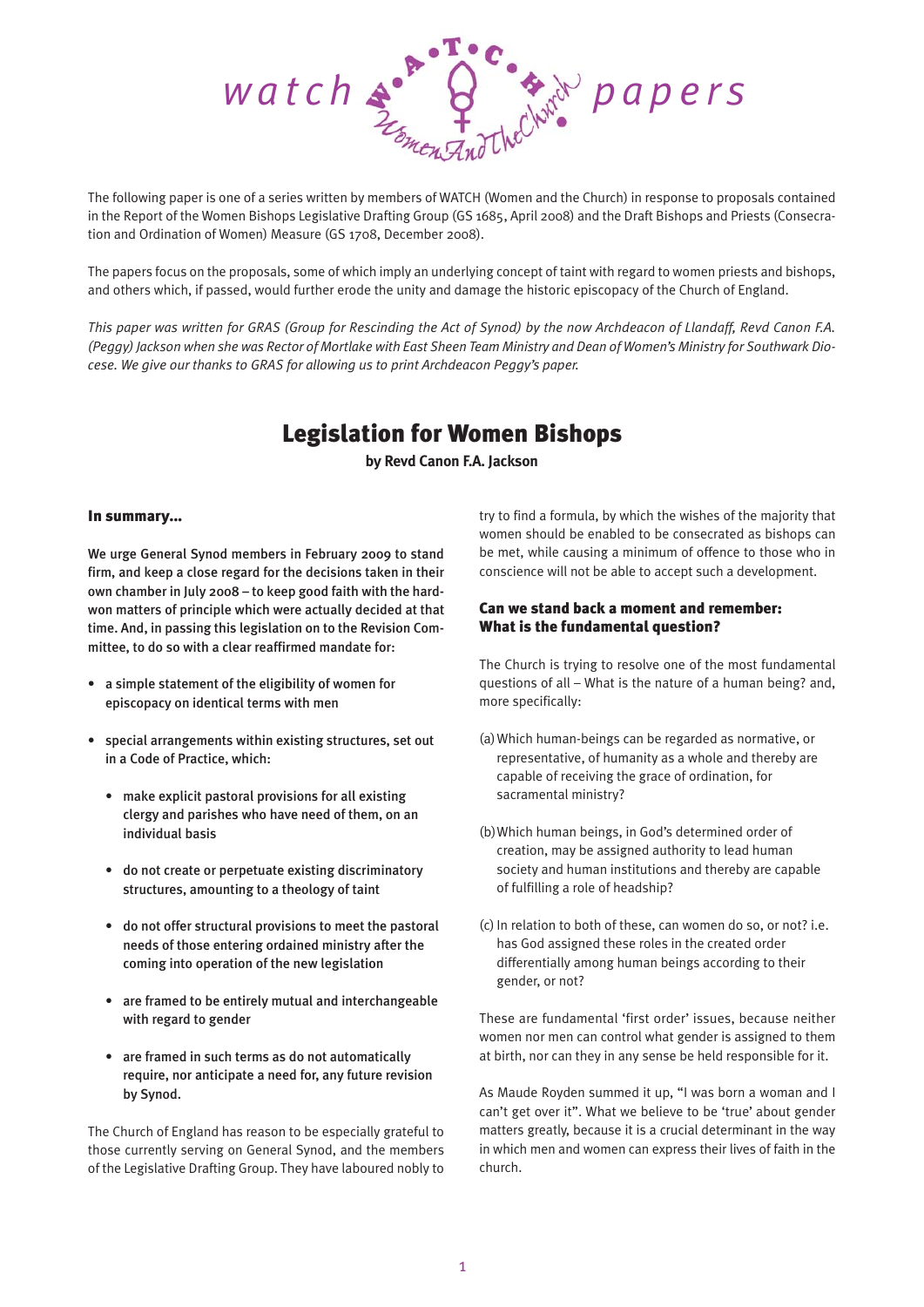## Structures should reflect what is believed fundamentally to be true

From earliest times the Church has sought to order its life and relationships upon a model of humanity, believed to be 'true', as revealed in Jesus Christ. Church structures should, and do, reflect this. From time to time this understanding has changed over significant matters, such as circumcision, food laws or slavery. Now we have reached a similar new understanding of 'truth' in relation to gender.

In all generations, the Anglican Church has sought to determine what that 'truth' is by looking at the evidence of Scripture, Tradition and Reason (or experience), and to articulate that through the words and structures set out in the Canons and by the various organs of governance. Of course in practice there are imperfections and anomalies, because human beings are complex and fallible. For the last 16 years, the Church of England has been guilty of speaking the language of equality and recognition of women's priestly orders, yet its structures (in particular the Act of Synod) have betrayed its deeper and continuing ambivalence, about where 'truth' actually lies. When internal structures and actions belie the public statements, as we have so clearly seen, trust is damaged and the Church weakened.

This is why, now that we come to crucial legislation for the consecration of women as bishops, it is essential that the structures reflect what will have been a genuine change in understanding of what is 'true' with regard to gender. There must be an end to systems which perpetuate ambivalence or uncertainty in the 'mind' of the Church. This is what 1,276 women clergy were asking for in the summer of 2008, when they wrote to ask Synod for a single clause measure with code of practice; and this is what the majority of women in senior posts meant when they said at that time "If the Church cannot bring herself to call women to serve as bishops on the same basis as men, then, as women, we would respectfully suggest postponing legislation rather than compromise the episcopacy itself.....".

It is very simple. The Church should not go forward with legislation for women bishops unless, and until, it has reached the point of being able to say that:

- women *are* as normative of what it is to be human, as are men
- women *are* as capable as men, of holding authority and exercising leadership in human society.

If that point has been reached, then the legislation that is brought forward, and the structures it authorises, should reflect fully that new understanding of 'truth' in relation to gender.

### "Within existing structures..."

This principle lay behind Synod's own decision in July 2008, as it defined the task given to the LDG. This is why the Bishop of Gloucester, in proposing the House of Bishops' motion, recognised deliberately that it "stopped short of creating fresh structures", and why the Archbishop of Canterbury was unhappy about any scheme "that structurally humiliated women in the episcopate". Part (b) of the final resolution required that "special arrangements be made, *within the existing structures of the Church of England" (my emphasis)*. Repeated amendments were raised, tested and voted away – because members, despite their wide diversity of opinion about details and even on the issue itself, still found, at a deeper level, agreement that there should be an approach properly rooted in principle, rather than in expediency.

Synod should now keep faith with this principled mandate, as it comes to examine the draft legislation and Code of Practice. Synod's task is to determine what view the Church of England now holds as 'true' in relation to gender. That truth will shape, as it has so far, the way in which structures are established.

Will Synod's vote be solidly based on questions of principle? Or is the question of how to appease a vocal minority going to fill the minds of Synod members and obscure the principle for many years to come?

Individual members, even bishops, may hold personal views at significant variance from the Synod-determined line, and groups may continue to foster, and seek to live from, a diversity of theological positions. That is, as it has always been, one of the proud glories of the Church of England. But recognising that individuals hold diverse opinions is one thing; structuring a Church to reflect such diversity is quite another – especially where that diversity is not one of degree, but in this instance, of the 'yes'/'no' variety. It simply cannot be that women both truly 'are' and truly 'are not' normative human beings.

Respecting the good faith and loyalty of opponents to women's ordination does not automatically mean that the Church must order its structures as if the opposing views were as equally 'true'. Acknowledging that they, in order to remain in good conscience, will be unable to receive the ministry of women bishops and priests requires a pastoral restraint and understanding from all bishops in future, with regard to expectations on some sacramental occasions. It does not require the establishing of a system of structural by-passes, as if the Church itself still had doubts as to the 'truth' of women's orders – hence Synod's right insistence in July 2008 that any special arrangements should be "within the existing structures".

The proposed addition to Canon A4 is not an arrangement "within existing structures". To exempt opponents, on this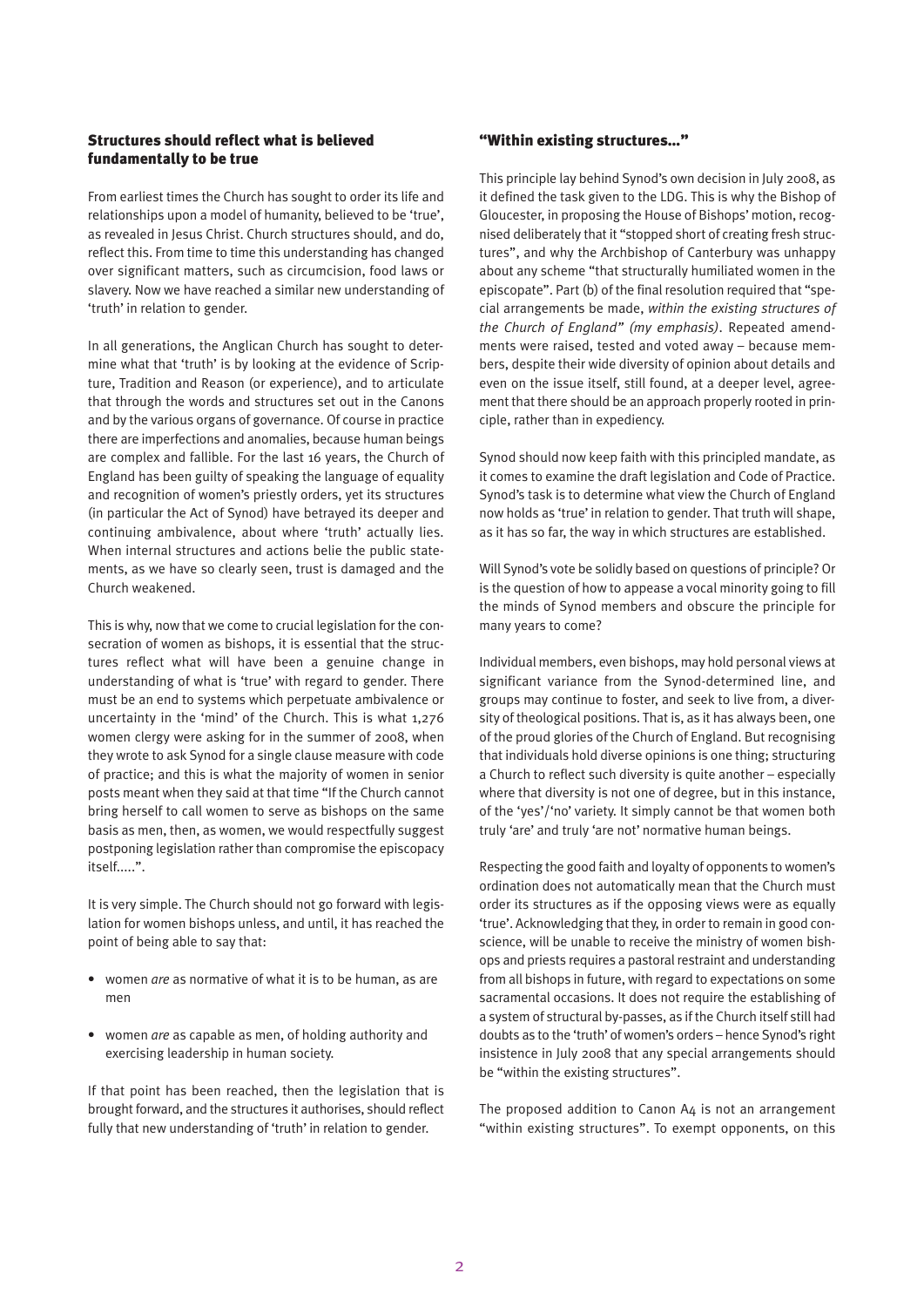issue alone, from the general requirement to account and affirm all ordained people as truly so, would fundamentally undermine the future unity of the Church of England, as well as being deeply offensive to women. Better not to ordain any women...(in fact better not even to baptise them, as Una Kroll once famously pointed out) than to create an anomaly where the Church gives canonical sanction to such a unilateral denial of its own orders.

What is now proposed is not an annulling, but in practice an extension, of the mistaken principles introduced by the Act of Synod. The Code of Practice as presently drafted, has also failed to follow Synod's July mandate for special arrangements 'within existing structures'. Mandatory delegated powers amount to very significant structural changes, over a wider range of Episcopal functions than even the Act of Synod envisaged; these would permanently change the face of the Church of England. And they would do so, not only in respect of women holding office as bishops or priests, but in respect of all bishops in future.

#### The idea of taint leads inevitably to schism

The draft provisions coming before Synod in February reveal a clear aim to establish a line of 'sacramental assurance' for those who oppose women as priests and bishops. The terms of this assurance are set out in a way which not only allows individuals to continue to act consistently with individual conscience, but much more extensively, provides them with a complete ecclesial structure, enabling them to live as if their view continued to be that of the church as a whole.

This is manifest in the option by which conscientious objectors may 'avoid', not only the ministry of ordained women, but also the ministry of any male bishops who happen to have ordained women. This would take the church inexorably into systems derived from a theory of taint.

Such a basis for new structures could barely be described as 'loyally Anglican'; rather, it enshrines a fundamental division and ongoing schism between what Anglicans in the Church of England will have decided to do (i.e. ordaining women to the episcopate), and the minority whose loyalty will remain only to those particular Anglicans who share their view on this matter.

What is schism but a breaking of communion and authority structures? In these proposals we would be doing just this to ourselves. How can breaking off communion and withdrawing obedience to our bishops be called 'loyalty'?

How could an apartheid, enshrined in legislation, whereby one group remained distinct from a decision of General Synod and Parliament, and from the actions of bishops acting in accordance with Canon Law, be anything other than schism?

#### What should a Code of Practice do?

What, then, should a Code of Practice do, which does follow the mandate of General Synod last July? It should:

- honour and reassure loyal Anglicans that they will not be required either to leave, or to act individually outside the dictates of personal conscience
- offer special and specific care to those people and parishes, around whom the mind of the Church on this issue has changed. The intention of this care is that they would not be lightly brought to a position of feeling that there is no continuing place for them in the Church. It could not, however, be allowed structurally to undermine the very decision itself.
- be drafted in such a way that there will be no further need for revision in the foreseeable future, because it would not anticipate any need to revisit the question of gender equality in the Church of England. Even if this means taking longer now to reach the right legislation, this ultimately would be the better course.

Therefore the Code should:

- be simple
- be mutual (applying equally to both sides, e.g. in the Diocese of Chichester)
- introduce no change in the understanding or definition of episcopacy
- define no special categories of bishops, or differential ways of exercising the role of bishop, arising out of issues of gender
- be operated and upheld by trust, in preference to law.

Independent monitoring of its operation by someone accountable to the House of Bishops and/or to General Synod – would help to keep good faith with Synod's intention to be fair towards all parties.

# What of those who are ordained after the legislation is passed?

A significant question remains, then, about those who come into ordained ministry after the enactment of this legislation, and what, if any, provisions might be applied to them. Opponents of women's ordained ministry are clear that to change the terms at present enshrined in the Act of Synod (by which those opposed to women's ministry may still enter and expect to find preferment in holy orders at all levels) would amount to a harmful blow to the future of their position in the church. It would be seen as an attack, intended ultimately to banish this